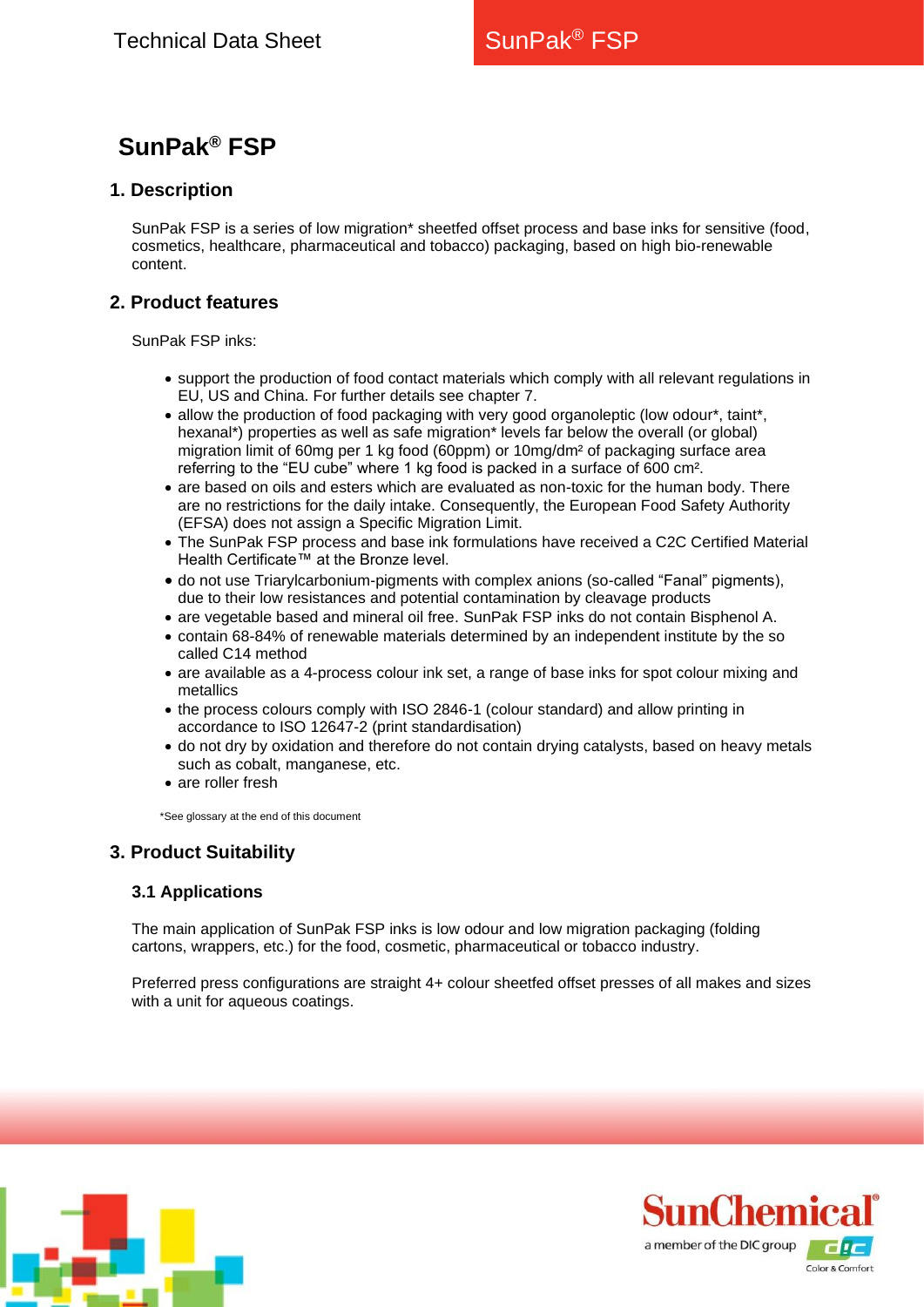Packaging converters should assure themselves that the use of this product has been fully assessed for risk and that the packaging produced meets regulatory requirements for the intended use.

Whilst SunPak FSP inks are versatile in performance, they may not be suitable if used outside the above described applications. If in doubt, please check suitability with your local Sun Chemical representative.

SunPak FSP inks should not be used in the following areas:

- Where the application of an aqueous coating is not an option.
- Printing on non-absorbent substrates (films, foils, metal plates, metallised paper, PE layer of laminated boards, etc.)
- Poster printing
- Skin-or Blister Packaging
- Direct Food Contact applications

SunPak FSP inks are not designed for direct food contact (physical contact between ink and food). In case of questions an individual risk assessment is mandatory.

#### **3.2 Substrate**

SunPak FSP inks are suitable for the following substrates:

- Single- or double side coated carton board
- Single- or double side coated paper

Please make sure that these substrates comply with the end use requirements (organoleptics, migration).

## **3.3 Varnishability**

Inline overprinting with an aqueous coating is mandatory. Please make sure that these coatings comply with the end use requirements (organoleptics, migration).

FSB11, FSB33, FSP27, FSB35 and FSB42 are not resistant to either alcohol or alkali. Since the testing agents specified in ISO 2836 are more severe than solvent-free aqueous coatings, problems linked to the use of the aforesaid bases are not expected. As a precaution, Sun Chemical recommends the use of solvent-free coatings.

FSB65 and FSB 95 are based on so-called Alkaliblue pigments. This class of pigments has very limited resistances against alcohol and solvents and tend to bleed when being over-varnished. A test under industrial conditions is absolutely mandatory to avoid customer complaints. Wherever possible, FSB65 and FSB95 should be replaced by other FSB bases.



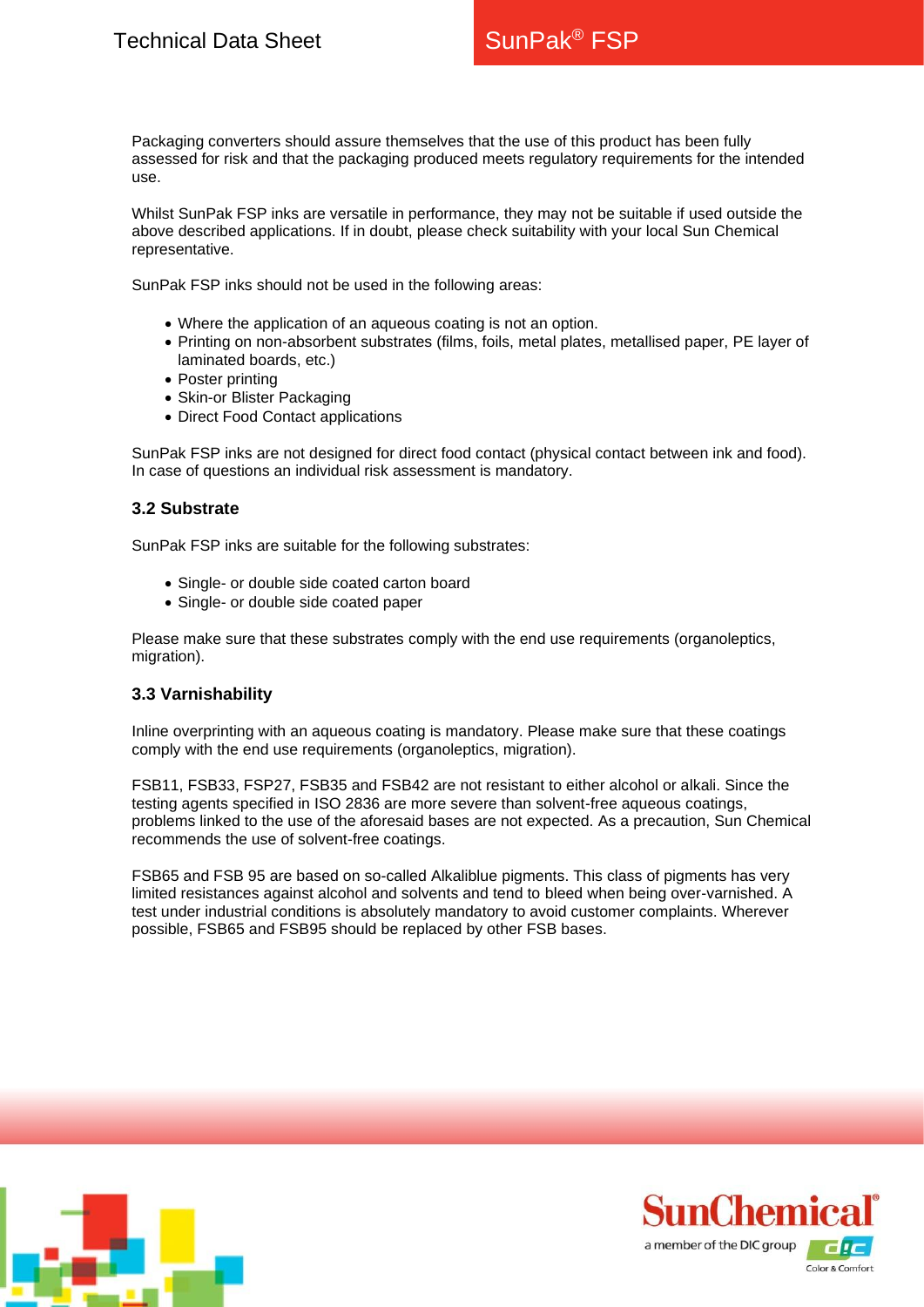## **3.4 Interaction with plastic films**

In some cases printed material is wrapped with plastic films (e.g. tobacco or confectionary packaging). Some polymers (like Polyethylene or Polypropylene) tend to absorb (liquid) ink components resulting in a cloudy appearance of the film or a dimension change, often described as "swelling".

SunPak FSP has a significantly reduced potential of solvent migration, however a test under industrial condition is advised if film swelling could be an issue.

#### **3.5 Hot Foil stamping**

The adhesion between the different layers carton board, ink, varnish and lamination foil is essential for the final result. Therefore, for hot foil stamping applications a waiting time of minimum 48 hours is requested. A suitable combination of water-based coating and foil is mandatory for the application of hot foil stamping.



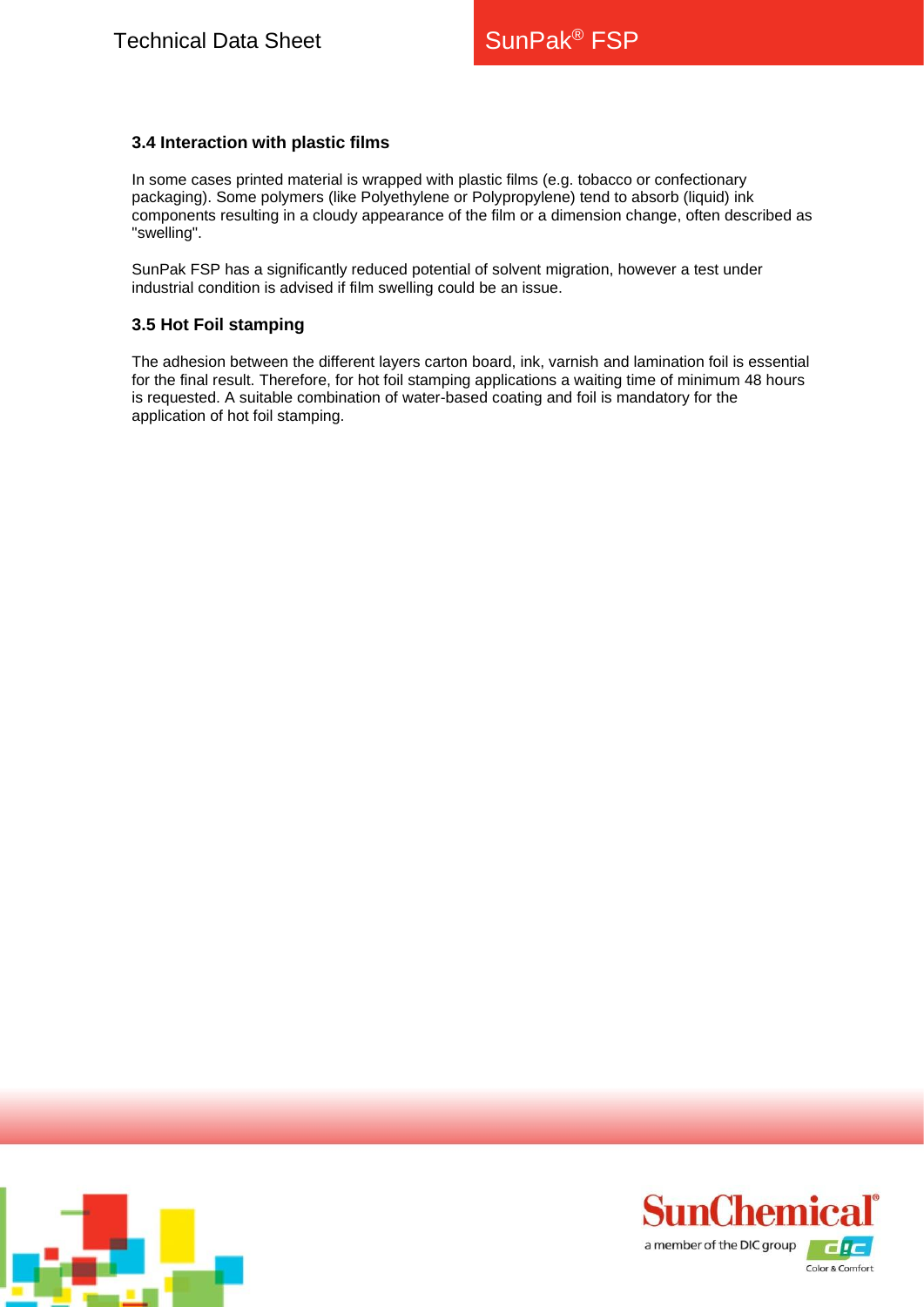# **4. Colour Range**

#### **4.1 Metallic Inks**

| <b>ONE PACK METALLIC INKS</b>       | <b>PRODUCT CODE</b> |
|-------------------------------------|---------------------|
| <b>SUNPAK FSP Pale Gold</b>         | <b>MT651</b>        |
| <b>SUNPAK FSP Rich Pale Gold</b>    | MT652               |
| <b>SUNPAK FSP Rich Gold</b>         | <b>MT653</b>        |
| <b>SUNPAK FSP Silver</b>            | <b>MT661</b>        |
| <b>TWO PACK METALLIC INKS</b>       |                     |
| <b>SUNPAK FSP Pale Gold 2P</b>      | MT621               |
| SUNPAK FSP Rich Pale Gold 2P        | <b>MT622</b>        |
| <b>SUNPAK FSP Rich Gold 2P</b>      | MT623               |
| <b>SUNPAK FSP Premium Silver 2P</b> | <b>MT611</b>        |
|                                     |                     |
| <b>SUNPAK FSP Varnish untoned</b>   | <b>MT691</b>        |

If SunPak FSP Metallics are supplied as a 2 pack system (see table above), it is recommended to mix the two components directly before printing. The mixing ratios are:

Gold Bronze : Varnish = 1 : 1 (weight/weight)

Depending on the substrate the ratio can be raised up to 6 : 4 to increase the metallic sheen

Silver Bronze : Varnish = 1 : 3 (weight/weight)

The addition of any other additives is not advised. Please note that mixed ink (two pack system) will deteriorate by time concerning organoleptic properties. Therefore, the storage of (mixed) finished inks should be limited to 2 weeks maximum. Press returns have to be disposed.

Onepack SunPak FSP Metallics are ready to print and do not require the addition of other compounds.



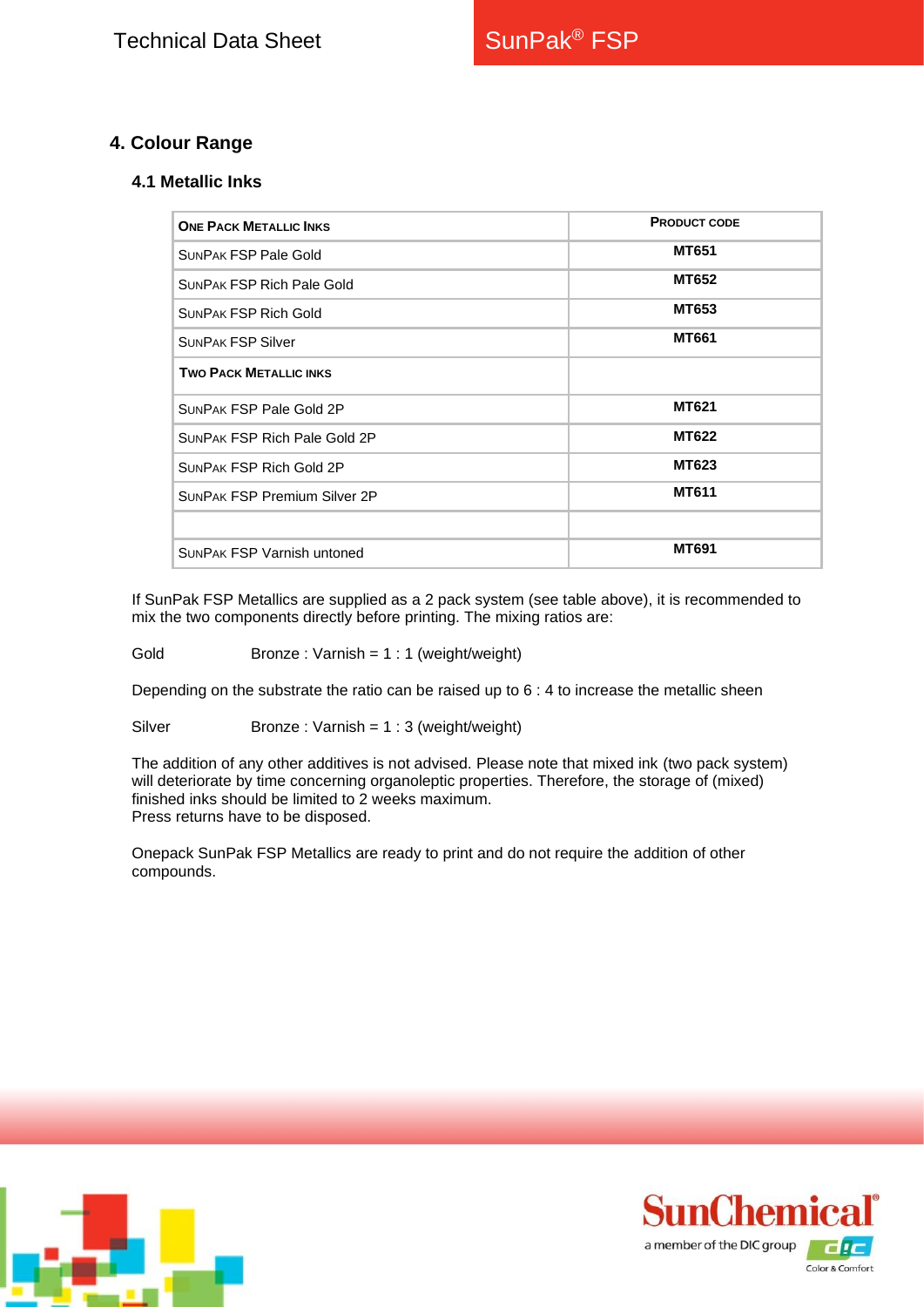# **4.2 Process and base Inks**

SunPak FSP inks are available as bespoke finished process and base inks.

| <b>PROCESS COLOURS</b>            | PROD.<br><b>CODE</b> |                         | <b>LIGHT</b><br>ISO12040 | <b>ALCOHOL</b><br><b>ISO2836</b> | <b>SOLVENT</b><br><b>ISO2836</b> | <b>ALKALI</b><br><b>ISO2836</b> |
|-----------------------------------|----------------------|-------------------------|--------------------------|----------------------------------|----------------------------------|---------------------------------|
| <b>SUNPAK FSP Process Black</b>   | <b>FSP46</b>         | <b>Toned Black</b>      | 8                        | $+$                              | $+$                              | $\ddot{}$                       |
| SUNPAK FSP Process Cyan           | FSP <sub>25</sub>    | Standard Cyan           | 8                        | $+$                              | $\ddot{}$                        | $+$                             |
| <b>SUNPAK FSP Process Magenta</b> | <b>FSP27</b>         | Standard Magenta#       | 5                        | $+$                              | $\ddot{}$                        | $\overline{\phantom{a}}$        |
| <b>SUNPAK FSP Process Yellow</b>  | FSP <sub>26</sub>    | <b>Standard Yellow</b>  | 5                        | $+$                              | $\ddot{}$                        | $+$                             |
| <b>STANDARD BASE INKS</b>         |                      |                         |                          |                                  |                                  |                                 |
| <b>SUNPAK FSP Yellow</b>          | <b>FSB18</b>         | Mid Shade Yellow        | 5                        | $+$                              | $\ddot{}$                        | $+$                             |
| <b>SUNPAK FSP Orange</b>          | <b>FSB21</b>         | Orange                  | 5                        | $+$                              | $+$                              | $+$                             |
| <b>SUNPAK FSP Orange</b>          | <b>FSB07</b>         | <b>Resistant Orange</b> | 6                        | $+$                              | $+$                              | $+$                             |
| <b>SUNPAK FSP Red</b>             | <b>FSB33</b>         | Warm Red <sup>#*</sup>  | 5                        | $\overline{\phantom{a}}$         | $\overline{\phantom{a}}$         | $\ddot{}$                       |
| <b>SUNPAK FSP Resistant Red</b>   | <b>FSB66</b>         | <b>Resistant Red</b>    | $\overline{7}$           | $+$                              | $\ddot{}$                        | $\ddot{}$                       |
| <b>SUNPAK FSP Rubine</b>          | <b>FSB42</b>         | Red Shade Magenta#      | 5                        | $+$                              | $+$                              | $\overline{\phantom{0}}$        |
| <b>SUNPAK FSP Rubine</b>          | <b>FSB35</b>         | Blue Shade Magenta#     | 5                        | $+$                              | $\ddot{}$                        | ٠                               |
| <b>SUNPAK FSP Red</b>             | <b>FSB36</b>         | Resistant Magenta       | 6                        | $+$                              | $\ddot{}$                        | $+$                             |
| <b>SUNPAK FSP Carmine</b>         | <b>FSB37</b>         | Res. Blue Shade Magenta | 6                        | $\pm$                            | $\ddot{}$                        | $\ddot{}$                       |
| <b>SUNPAK FSP Resistant Pink</b>  | <b>FSB54</b>         | <b>Resistant Pink</b>   | $\overline{7}$           | $+$                              | $\ddot{}$                        | $+$                             |
| <b>SUNPAK FSP Violet</b>          | <b>FSB53</b>         | <b>Resistant Violet</b> | $\overline{7}$           | $\pm$                            | $\ddot{}$                        | $\ddot{}$                       |
| <b>SUNPAK FSP Blue</b>            | <b>FSB17</b>         | Cyan                    | 8                        | $+$                              | $\ddot{}$                        | $\ddot{}$                       |
| <b>SUNPAK FSP Reflex Blue</b>     | <b>FSB95</b>         | Reflex Blue Shade#      | 3                        | $\frac{1}{2}$                    | ä,                               | $\ddot{}$                       |
| <b>SUNPAK FSP Green</b>           | <b>FSB71</b>         | Green                   | 8                        | $\ddot{}$                        | $\ddot{}$                        | $\ddot{}$                       |
| <b>SUNPAK FSP Black</b>           | <b>FSB50</b>         | <b>Untoned Black</b>    | 8                        | $\ddot{}$                        | $\ddot{}$                        | $\ddot{}$                       |



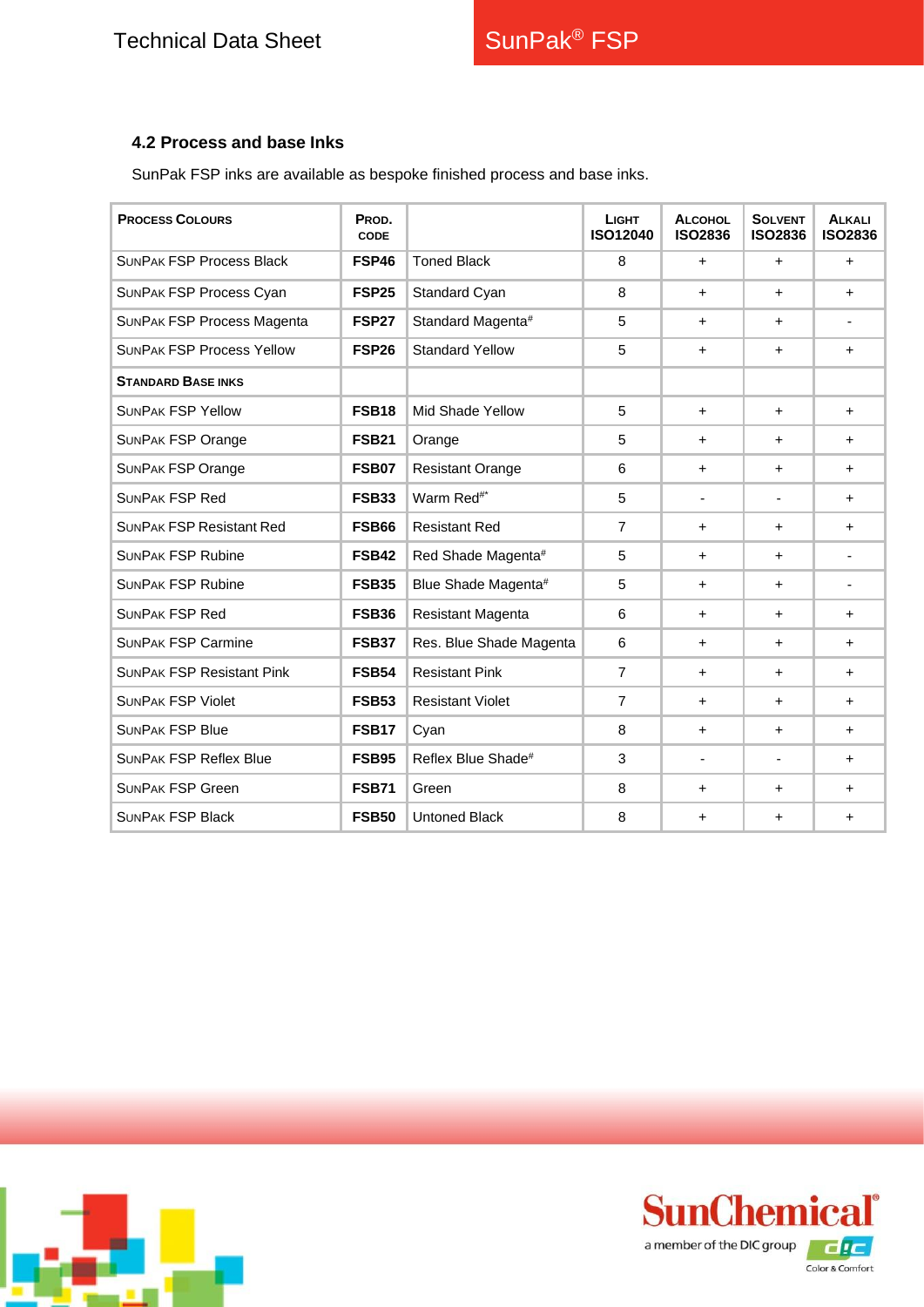| <b>ADDITIONAL SPECIAL BASES</b>                   |              |                                             |   |           |                          |           |
|---------------------------------------------------|--------------|---------------------------------------------|---|-----------|--------------------------|-----------|
| <b>SUNPAK FSP Yellow</b>                          | <b>FSB11</b> | Green Shade Yellow <sup>#</sup>             |   |           | $\overline{\phantom{0}}$ | $\ddot{}$ |
| <b>SUNPAK FSP RUBINE</b>                          | <b>FSX35</b> | <b>Blue Shade Magenta</b><br>conc.#, $\#$ # | 5 | $\ddot{}$ | $\pm$                    |           |
| <b>SUNPAK FSP BLUE</b>                            | <b>FSX17</b> | Cyan concentrated ##                        | 8 | $\ddot{}$ | $+$                      | $\ddot{}$ |
| <b>SUNPAK FSP RESISTANT REFLEX</b><br><b>BLUE</b> | <b>FSB63</b> | <b>Resistant Blue</b>                       | 7 | $\ddot{}$ | $\pm$                    | $\ddot{}$ |
| <b>WHITES</b>                                     |              |                                             |   |           |                          |           |
| <b>SUNPAK FSP TRANSPARENT WHITE</b>               | FSB48        | <b>Transparent White</b>                    |   |           |                          |           |
| <b>SUNPAK FSP OPAQUE WHITE</b>                    | FSB45        | Opaque White                                |   |           |                          |           |

#See chapter 3.3 Varnishability.

\*Please note that this base ink may tend to fade in particular in conjunction with elevated temperatures and when being used in small proportions. ## FSX35 and FSX17 are highly concentrated and should be used if the relevant FSB bases do not reach the expected colour strength.

# **5. General Handling**

#### **5.1 Storage**

SunPak FSP inks should be stored at ambient temperature between 5°C and 35°C. Under these conditions SunPak FSP inks have a shelf life of at least 36 months in an unopened vacuum-packed tin.

Inks supplied in drums or pails should be used within 24 months after production. Drums and pails having exceeded 24 months may be fit for purpose but must be inspected before usage. Inks in drums or pails should be worked off within 6 months after the removal of the lid.

SunPak FSP bronze pastes and SunPak FSP Silver (one pack) have a shelf life of 12 months after production. SunPak FSP Golds (one pack) have a shelf life of 6 months. The shelf life of SunPak FSP Gold is currently further tested and will most likely be extended to one year.

When storing opened containers, it is advised not to apply any chemicals (e.g. antioxidants) onto the surface.

#### **5.2 Waste disposal**

SunPak FSP ink waste can be handled as any other sheetfed ink waste. This should be carried out in accordance with good industrial practice, observing all the appropriate local, national and regional regulations and guidance.

## **6. Printing Conditions and press room consumables**

All press room consumables could have a negative influence on the organoleptic properties and could be potential migrants. Therefore a careful selection considering these impacts needs to be carried out.



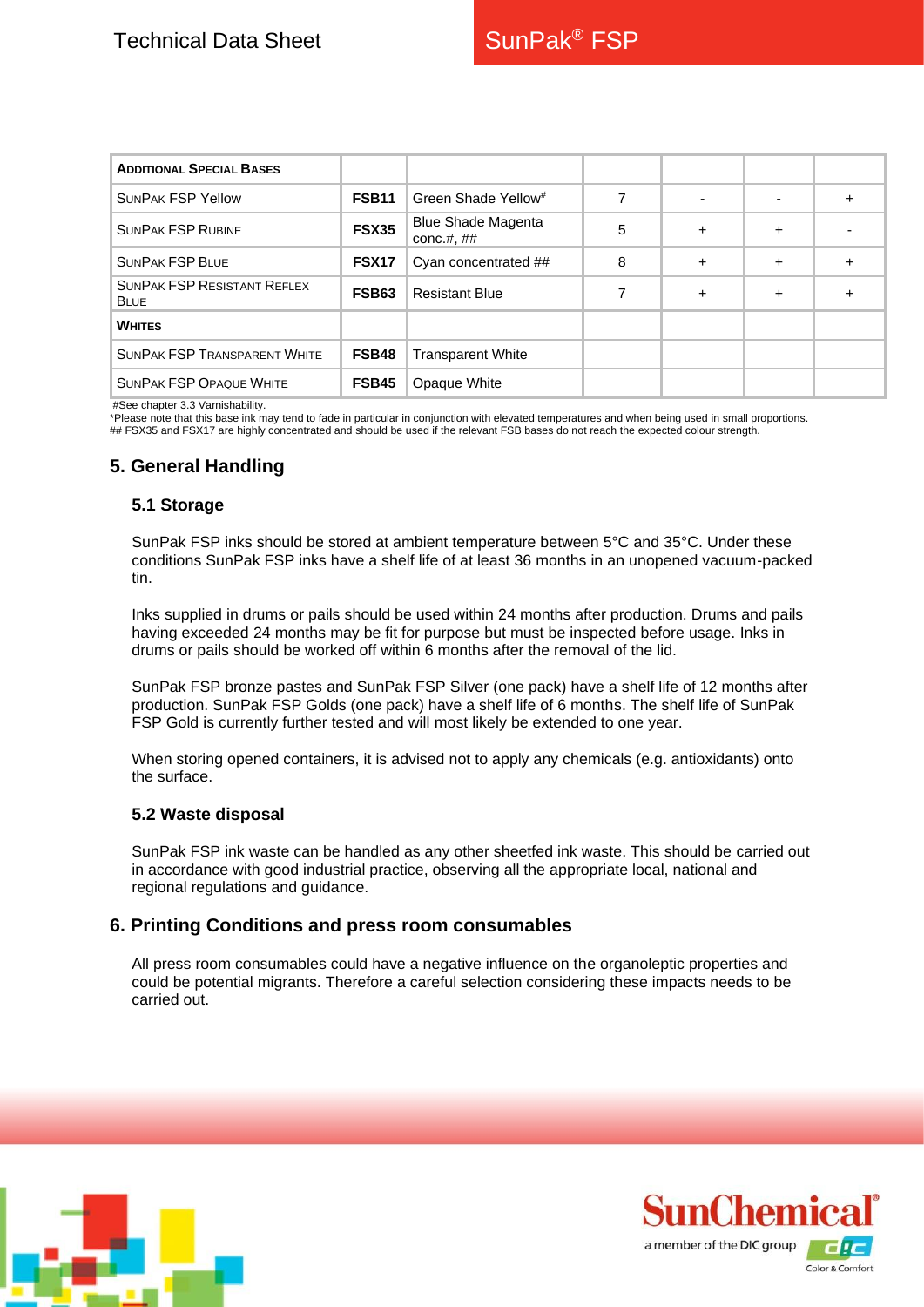## **6.1 Fount Solution**

Fountain solution additives are available for all water qualities, press types and IPA (alcohol) levels. For achieving best values regarding odour and taint as well as migration the selection of the right fountain solution additive is vital. With regard to fountain solution related press performance other parameters such as water quality and press conditions have to be considered.

### **6.2 Printing Ink auxiliaries**

The addition of up to 5% of SunPak LMQ Tack Reducer Gel LMC70 enables printing on difficult cardboards.

#### **6.3 Printing Plates**

SunPak FSP can be run with any type of aluminium based printing plates (CtP plates, conventional positive or negative plates).

#### **6.4 Print density of metallic inks**

Depending on the press conditions and substrates we recommend a wet colour density for gold of OD 1.4 to OD 1.6. The density should be measured with the filter for Yellow, using the polarisation filter. The wet density for silver should be in the range of OD 0.9 to OD 1.1 measured with the filter for cyan, using the polarisation filter.

#### **6.5 Press cleaning**

To avoid contamination from standard print shop consumables the press should be ideally dedicated to food packaging printing and only run with SunPak FSP inks and press aids appropriate for food packaging. If this is not possible, we recommend cleaning the press thoroughly in order to extract absorbed substances from rollers and printing blankets.

For more specific handling advice refer to the Sun Chemical Best Practice Guide for food packaging printing and the Safety Data Sheet (SDS).

#### **6.6 Influence of IR drier**

The use of IR drier is not recommended as it might lead to an increased risk of blocking in the delivery pile.

## **7. End-use safety / Regulations**

The SunPak FSP ink range is designed for use on the non-food-contact side of food packaging provided that the inks are applied under the relevant Good Manufacturing Practices (GMP) and according to the recommendations of this Technical Data Sheet.

SunPak FSP inks allow the production of food packaging compliant with these relevant requirements. However, the printer, converter and the packer/filler have the legal responsibility to



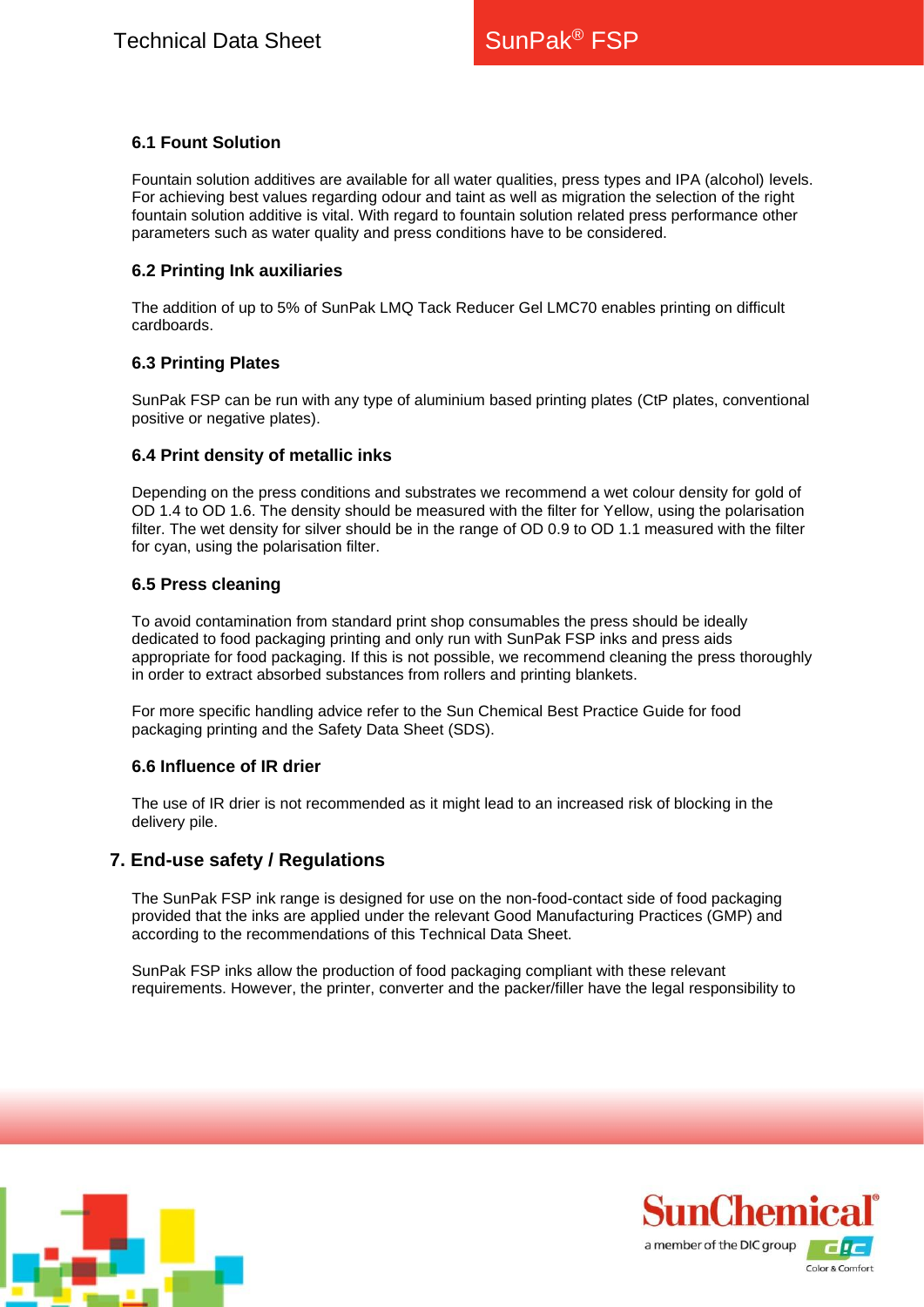ensure that the finished article is fit for the intended purpose and that the ink and coating components do not migrate into the food at levels that exceed legal and industry requirements as outlined in the EU Framework Regulation (EC) No 1935/2004, the GMP Regulation (EC) No 2023/2006, Swiss Ordinance on Materials and Articles in Contact with Food (SR 817.023.21), as well as the US FDA regulations and the Chinese Standard GB 9685-2016. We recommend that the finished packaging is tested under appropriate representative conditions of use, if there are any doubts regarding compliance.

All Sun Chemical Europe printing inks and related materials are formulated in accordance with the CEPE/EuPIA Exclusion Policy. This excludes from use all materials classified according to the CLP Regulation (EC) No 1272/2008 on classification, labelling and packaging of substances and mixtures as carcinogenic, mutagenic or toxic for reproduction in categories 1A or 1B with hazard statements H340, H350 or H360, in addition to toxic or highly toxic materials with hazard statements H300, H301, H310, H311, H330, H331, H370 or H372. None of the raw materials used in inks supplied intentionally contain the heavy metals Antimony, Arsenic, Cadmium, Chromium (VI), Lead, Mercury, Selenium. A copy of the document is available on the EuPIA website: [http://www.eupia.org](http://www.eupia.org/)

SunPak FSP also complies with the EuPIA "Guideline on Printing Inks applied to the non-food Contact Surface of Food Packaging Materials and Articles", the EuPIA "Good Manufacturing Practices – Printing inks for food contact materials" which is in compliance with the European Regulation (EC) No 2023/2006. Copies of these documents are available on the EuPIA website: [http://www.eupia.org.](http://www.eupia.org/)

SunPak FSP is produced in a dedicated printing ink plant avoiding cross-contamination to an utmost degree. In this plant, various HACCP principles are realised to provide maximum working hygiene.

All components of SunPak FSP are listed in Annex 10 of the Swiss Ordinance on Materials and Articles in Contact with Food (SR 817.023.21).

The migratory substances are listed as a "generally recognised as safe" (GRAS) food ingredient or direct food additive by the US FDA.

A "Statement of Composition" is available on request for SunPak FSP to assist risk assessment calculations. SunPak FSP is regularly tested by an accredited  $3<sup>rd</sup>$  party institute regarding the use for food packaging. A relevant certificate is available on request.

SunPak FSP inks fulfil the demands on heavy metals of the Packaging and Packaging Waste Directive (94/62/EC) as well as the CONEG heavy metal limits.

SunPak FSP inks do not contain chemical catalysts based on Cobalt (Co), Manganese (Mn) or other metal catalysts.



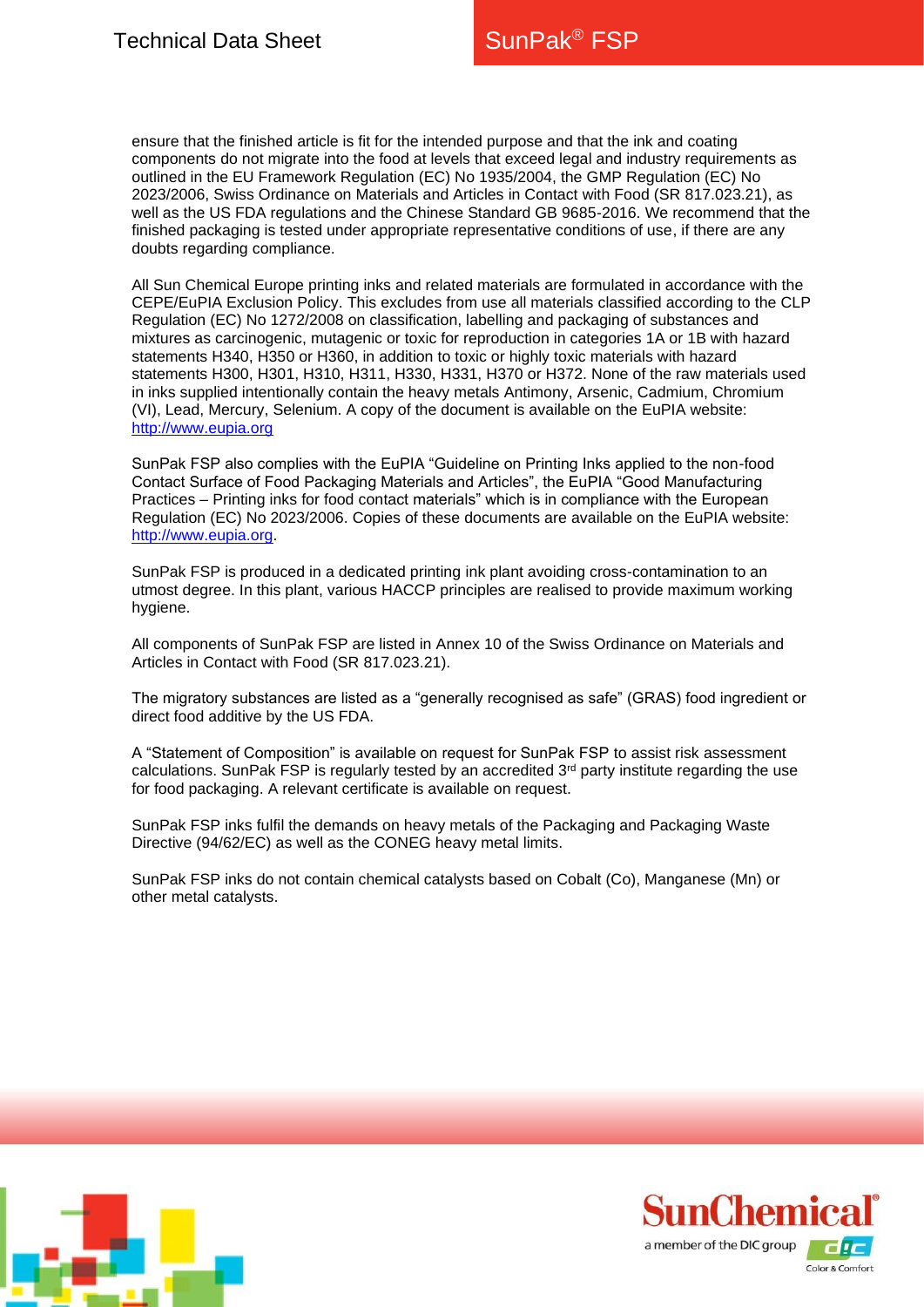# **8. Technical Glossary**

**Aldehydes** are a family of chemical compounds, as pentanal, hexanal\*, heptanal and octanal. They can easily be quantified by means of analytical chemistry such as gas chromatography (GC\*).

**FDA:** The Food and Drug Administration of the United States is a respected consumer protection agency which promotes and protects the public health and sets rules and approves materials.

**GC** separates mixtures of chemical compounds and indicates their concentration. Subsequent inline analysis, e.g. mass spectrometry (MS), identifies every compound. There is no international standard for the determination of aldehydes in prints. Laboratories who wish to compare their results with other partners have to agree on specific details of the test procedure.

**Hexanal** is an odorous compound which is created by oxidative decomposition of vegetable oils, common in conventional sheetfed offset inks. SunPak FSP inks do not undergo such a chemical reaction with oxygen.

**Migration** is the (unwanted) transfer of substances from the packaging or its components (printing ink, substrate, varnish etc.) into the packaged product (e.g. foodstuff). Solvents used in standard (oxidative drying) sheetfed offset inks may show a significant migration potential. Migration is assessed by appropriate test methods and can occur whilst the organoleptic properties maintain unaffected.

The **Specific Migration Limit (SML)** is the maximum permitted amount of a given substance that can be released into food or an appropriate food simulant. SML is generally expressed in mg/kg of food.

**Overall Migration Limit (OML)** means the maximum total permitted amount of non-volatile substances released from a material or article into food or simulants, also expressed as mg/kg of food. The Overall Migration Limit is 60mg per kg of food or 10mg/dm<sup>2</sup> of packaging surface area is sometimes also called Global Migration Limit.

**Odour/taint** can be assessed in organoleptic tests, as EN 1230-1 (odour) and EN 1230-2 (taint).

#### **High temperature applications**

Caution should be used when creating print designs containing large areas of carbon black for applications where microwave heating is used. There have been a small number of reported instances of a potential fire hazard when packaging printed with a printing ink based on carbon black pigment were heated in a microwave oven. These incidents appear to be rare and specific to design and pack geometry. Consequently, Sun Chemical advises that products printed with carbon black containing inks, FSP46 and FSB50 or blends out of either product, intended for microwave applications be assessed under appropriate conditions to ensure they are fit for that purpose. If necessary, a trichromatic black blend can be used in place of a carbon black based ink.

The use of printing inks and coatings for domestic **oven applications** is critical for several reasons:



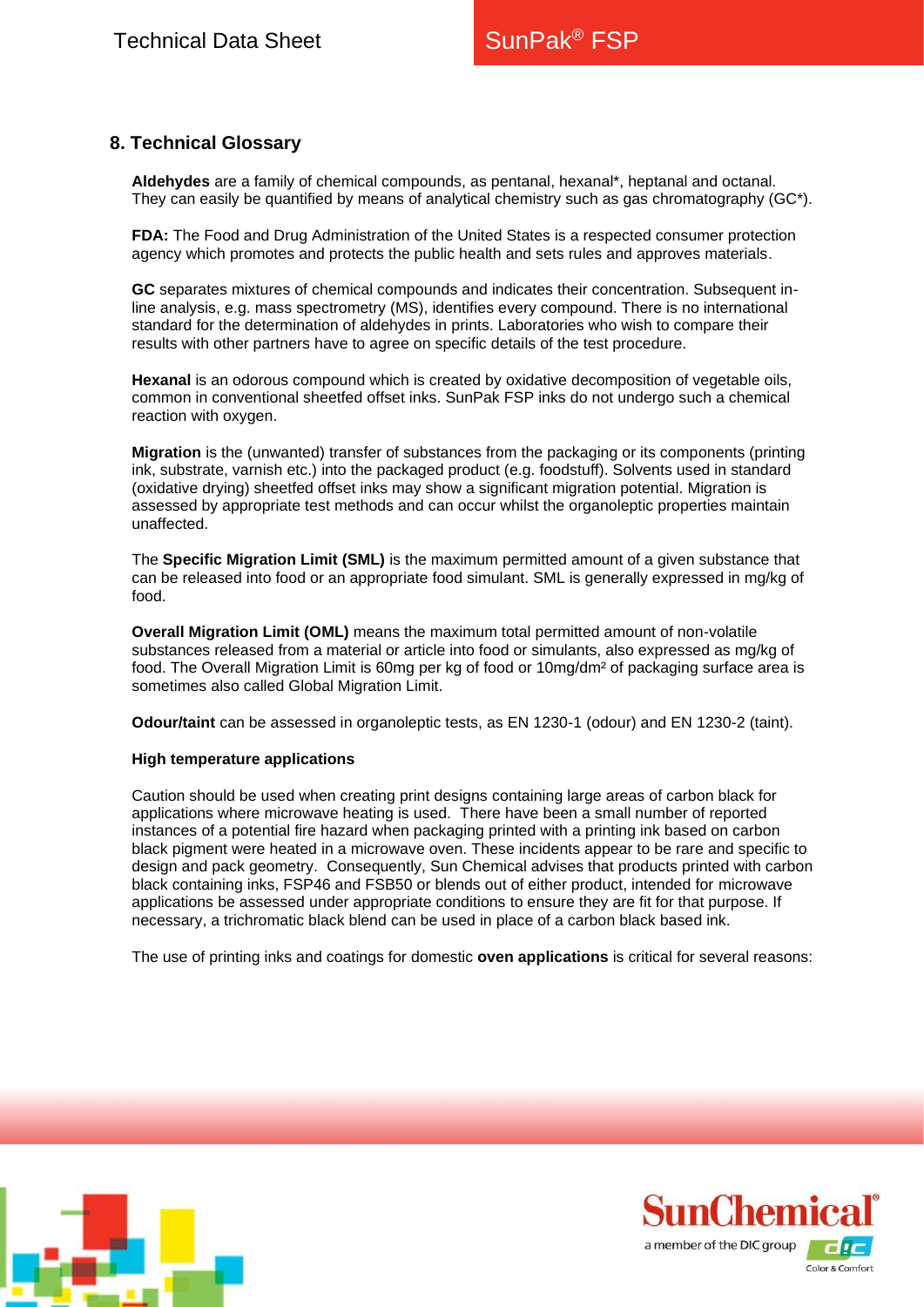- 1. Chemical compounds may decompose under the influence of heat. This is obvious when the substrate or the printing ink begin to discolour, which is standard under oven temperature. Further to this, decomposition may happen without being visually noticed. It is therefore important to check not only the migration of the substances originally present in the dried ink film but in addition the decomposition products that may have formed during the heating process.
- 2. The following SunPak FSP products shall never be used for high temperature applications: Metallics (MTxxx), FSP26, FSB11, FSB18, FSB21, FSB33 and FSB95. For recommendations on products that may be suitable for ovenable applications, dependent on ink coverage, pack geometry, food type and temperature then please consult a Sun Chemical representative.
- 3. Printed carton board packaging exposed to heat releases volatile compounds which are constitutional parts of the substrate, the printing ink or the overprint varnish. SunPak FSP is not based on volatile chemicals. For conventional sheetfed applications it represents a technically viable solution regarding migration even under elevated temperature conditions.
- 4. The surface of inks and coatings will soften at oven temperatures. This may result in set-off when being touched by the consumer. Although this is not likely to be harmful, it might be negatively recognised.

Sun Chemical strongly recommend that the food is removed from the printed packaging before heating. As we are not able to test printed packaging under all kinds of conditions at elevated temperatures the performance and the suitability of the final packaging must be checked under the intended conditions of use.

Further information is available in the EuPIA Information Note "Inks and coatings for High Temperature Applications" which you can find on the EuPIA website: [http://www.eupia.org](http://www.eupia.org/) .

**Oxidation** is a chemical reaction with oxygen, often initiated by a drying catalyst. By-products of this chemical reaction are aldehydes and other odorous compounds. Unlike oxidative drying sheetfed offset inks, SunPak FSP inks do not contain any drying catalyst to support drying by oxidation.

## **9. Technical Assistance / Contacts**

For further information, please contact your local Sun Chemical team.

[All aspects of safe food](http://www.sunchemical.com/) packaging printing are compiled in a Best Practice Guide for Food Packaging printing.



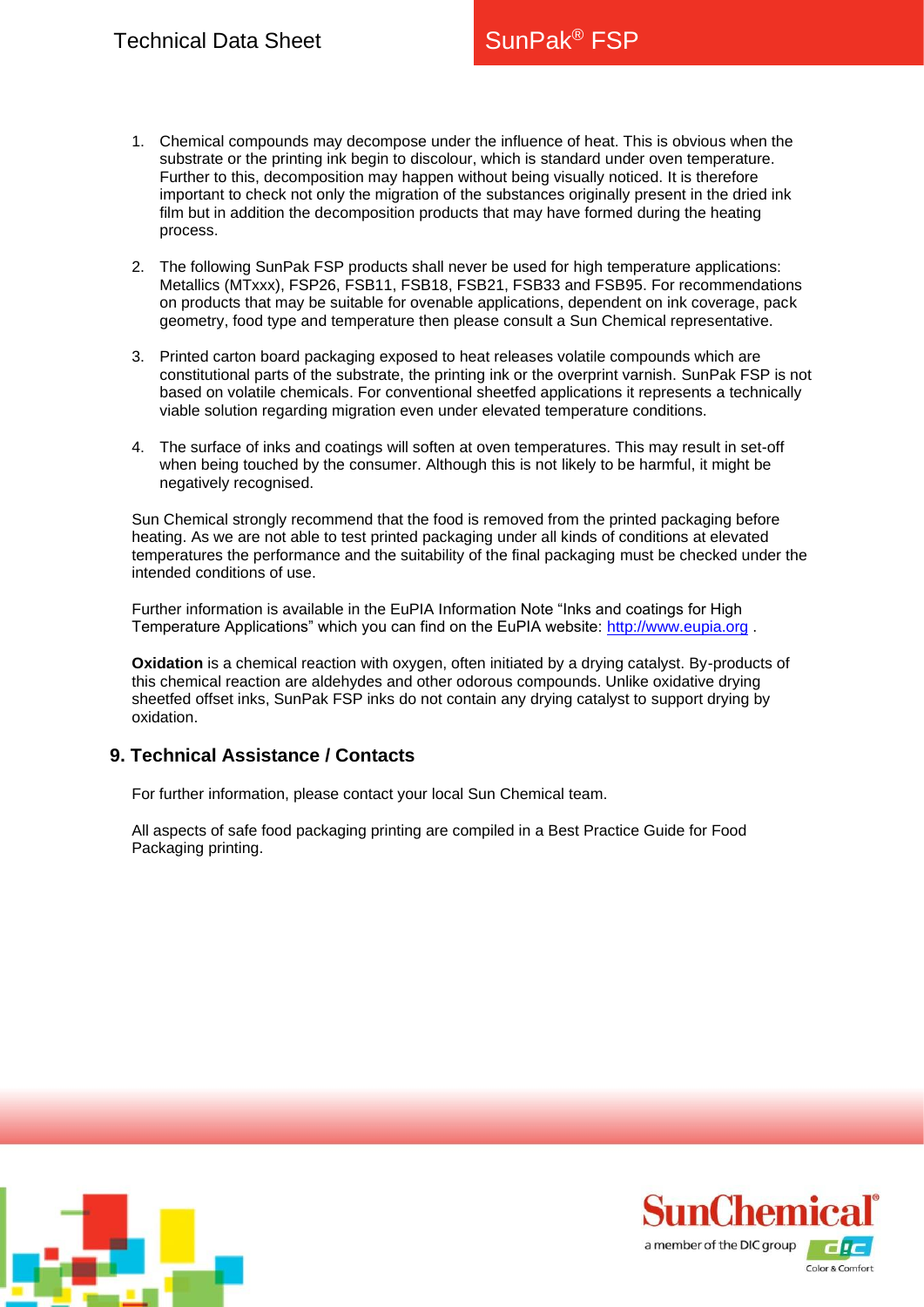## **10. Disclaimer**

Our Products are intended for sale to professional users. The information herein is general information designed to assist customers in determining the suitability of our products for their applications. All recommendations are made without guarantee, since the application and conditions of use are beyond our control. We recommend that customers satisfy themselves that each product meets their requirements in all respects before commencing a print run. There is no implied warranty of merchantability or fitness for purpose of the product or products described herein. In no event shall Sun Chemical be liable for damages of any nature arising out of the use or reliance upon this information. Modifications of the product for reasons of improvements might be made without further notice.



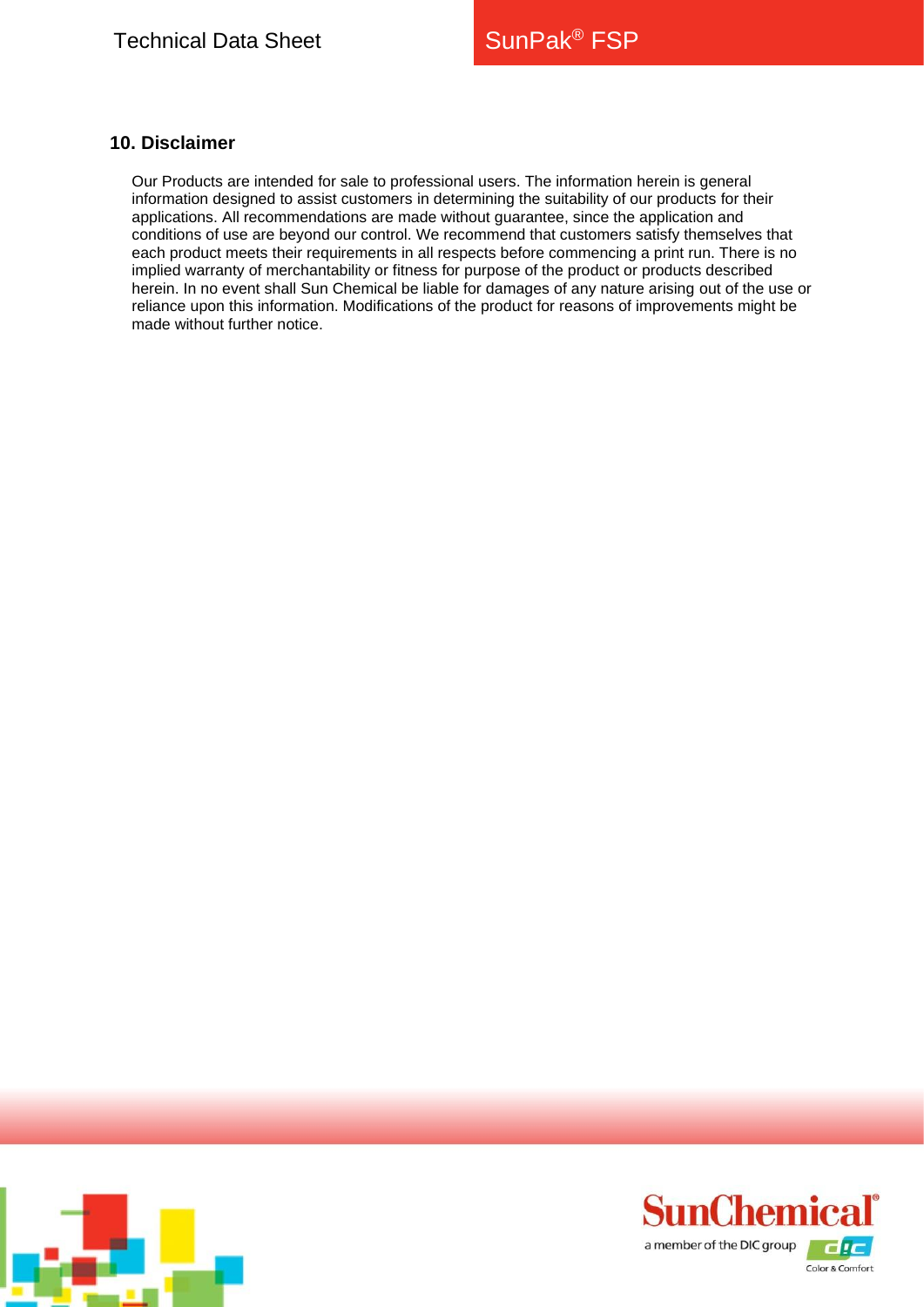# **Appendix**

#### **Spot Colour Management**

For optimum colour consistency it is recommend to use precise proofing equipment and a colour computer. For SunPak FSP users Sun Chemical provide colour data bases for effective colour matching. They are available for various substrates as coated and uncoated papers and for cardboards.

Depending on their colour (whiteness) and on the oil-absorbency one and the same spot colour ink might look differently when being printed on various substrates. Further to this it must be noted that most colours change during the drying process of the ink. If the print is in-line varnished this effect is minimised. These effects must be respected if a precise colour specification is agreed.

Dark colours and those of high colour strength often show the so-called bronzing effect which is a colour impression varying with the observation angle. This is not a product failure and influenced by the surface of the substrate. In-line coating or foil lamination eliminates the bronzing effect.

If (proof) prints are not over coated, the level of gloss, which is substrate depending, will have an impact on the reading of spectrophotometers.

The human eye and spectrophotometers assess bronzing and gloss differently. The make of spectrophotometers, in particular the geometry and the software used, respect gloss and bronzing in the calculation of the colour data in a different way. Therefore, specifying colour data must always include the substrate, the conditions of proof printing, the use of an overprint coating (or not) and the time between printing and assessment.

#### **Fastness and resistance requirements**

During its lifetime, a print might change its colour. Light fastness and resistance parameters describe the ability of the print to maintain the colour under the conditions of its application. The product table (see page 4 of this document) contains the parameters evaluated using test methods agreed in international standards.

The parameters of the pure base inks are unlike to those of a blended spot colour. As a general rule, it is the base ink with the lowest resistance that defines the overall fastness/resistance value. Higher pigmented inks are usually more persistent, the resistance is reduced the more the strength of the shade is reduced. Resistance levels can also vary in practice caused by a number of factors as pigment compositions, substrate, colour strength, film weight used, the printed picture (solids, screened half-tones), storage conditions, exposure time etc.

#### **Light fastness**

Light fastness is important where prints are exposed to sunlight.

The light fastness for packaging inks varies with the intended use. Packaging which are supposed to be stored close to a window should have a light fastness of at least WS 5.